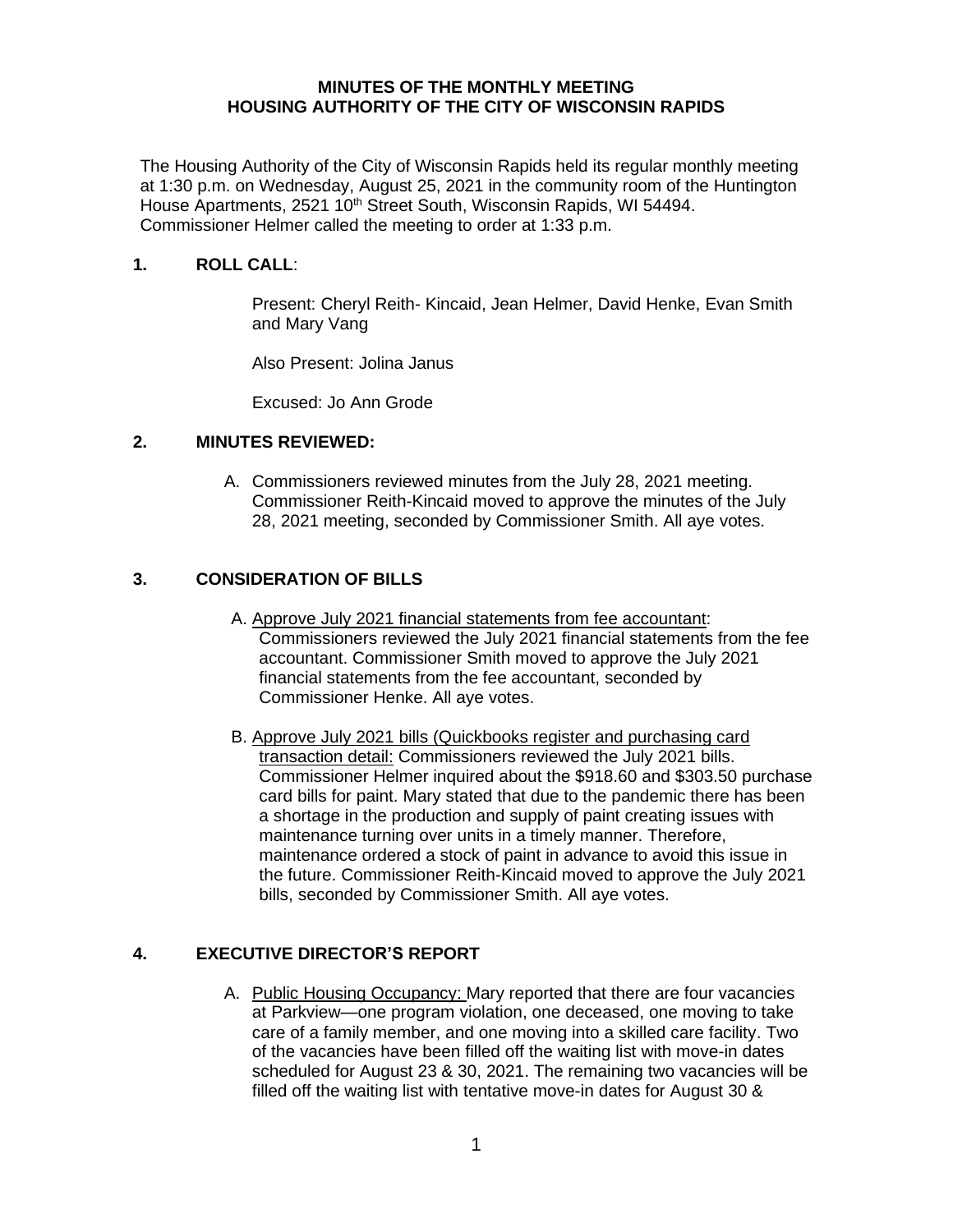September 29, 2021. There are no vacancies at Tenth Avenue. There is one scattered site vacancy. The family is moving to purchase a home. The scattered site vacancy has been filled from the waiting list with a move in date scheduled for September 10, 2021. Mary also reported that part of HUD's goals for 2021 is for the Wisconsin HUD Field Office to achieve a statewide occupancy of 96.47%, which is up from 95.47% in 2020. Housing Authority's that fall below 95% occupancy are contacted by their HUD Field Office Portfolio Managements Specialist (PMS) to complete an Occupancy Action Plan (OAP) to discuss and address issues related to maintaining occupancy rates. The Housing Authority occupancy rates did fall below 95% occupancy for a couple of months, triggering Dee Schultz – the Housing Authority's PMS from the HUD Field Office - to complete a follow-up review to discuss how the Housing Authority is addressing occupancy issues. Mary pointed out that the HUD PIC system that Dee pulls vacancy information does not have up-to-date data, which can make it appear as though the Housing Authority has a low occupancy rate. In addition, there are other factors that also impact unit turn over, such as shortage in materials, ratio of maintenance personnel to the number of vacancies and increased vacancies due to local market/housing trends.

- B. Huntington House Redevelopment, LLC Occupancy: There are two vacancies at the Huntington House RAD PBV project- one deceased, and one moving for health-related reasons. The two vacancies will be filled off the waiting list with tentative move-in dates for October 1, 2021.
- C. Section 8 program status: Mary reported that as of August 20, 2021, there are 166 families under contract with the current waiting list running approximately around 16 months, but closer to a year. There are currently 98 families on the waiting list. The Section 8 voucher activity for the month of August consisted of the following: one new admission, seven VASH voucher holders, three new issued vouchers for a cumulative of nine vouchers, zero portability move-outs & move-ins, and zero end of participations and vouchers that expired.
- D. Capital Funds Program grant status: Mary reported that the 2016 grant is anticipated to close out with the 2020 audit, but she is waiting on preliminary approval from the HUD Field Office. She anticipates closing out the 2017 grant in the 2021 audit. The 2018 grant has a zero balance in operations and RAD activities and \$36,570.59 in general capital activity for parking lot sealing/restriping, tree services, appliances and Parkview and Tenth Avenue HVAC. The 2019 grant has a balance of \$105,433.02 in operations for insurances and miscellaneous operating expenses, \$26,077.19 in general capital activity for appliances and zero in RAD activities. The 2020 grant has a balance of \$153,047.33 in operations for insurances and a new maintenance van, \$24,546 in general capital activity for appliances and \$9,565 in RAD HAP funding for the Huntington House project. The 2021 grant has a balance of \$196,029 in operations for insurances and miscellaneous operating expenses and a balance in general capital activity of \$26,585 for appliances, concrete repairs, Parkview security camera system, in unit floor repairs, automatic door opener repairs, and washers & dryers for Parkview and Tenth Avenue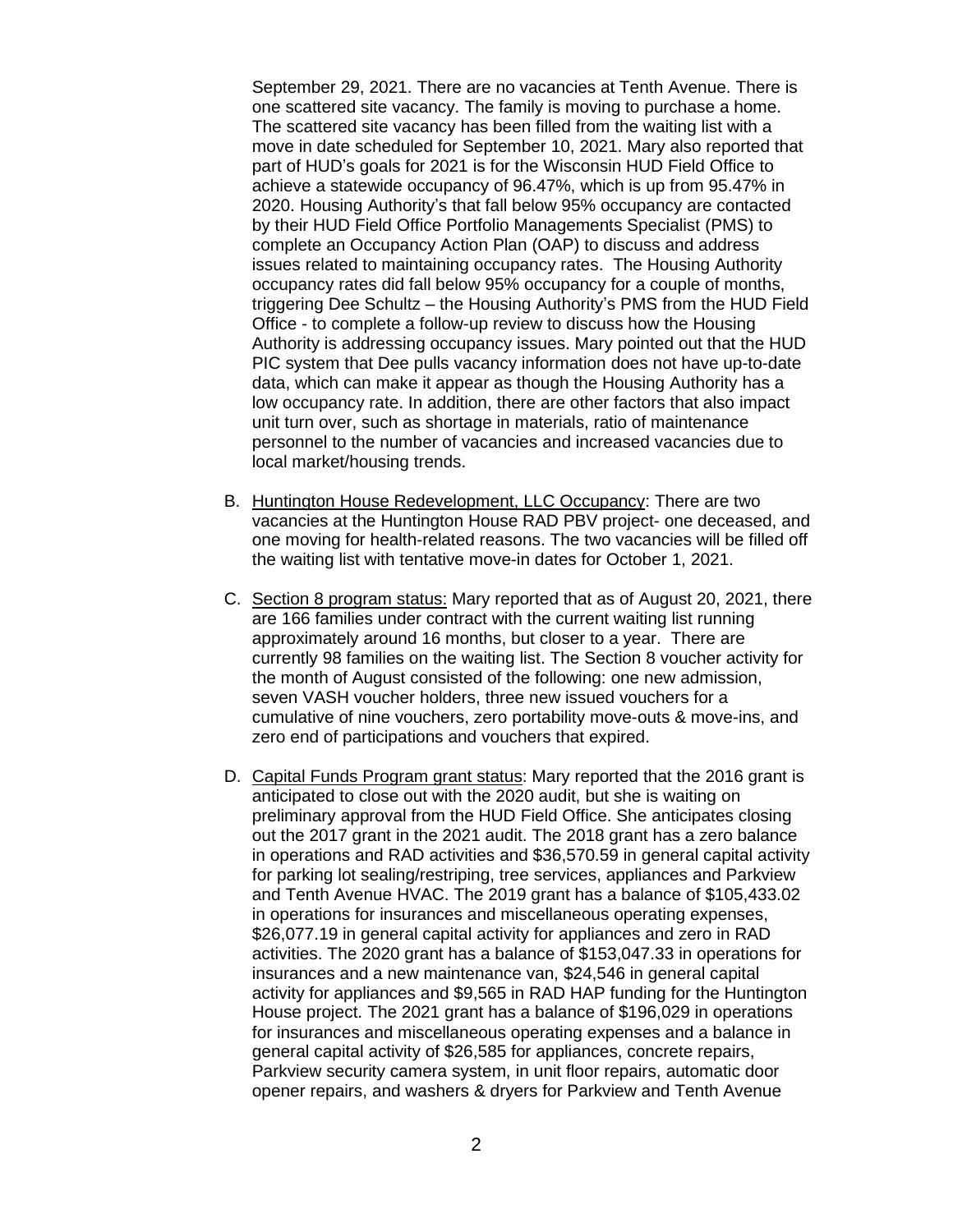apartments. The following disbursements were made from operations in the 2020 grant: \$55,537 to HAI for property and liability insurance and \$6,686 to State Farm for workers compensation insurance premiums.

- E. CARES ACT funds status: Mary reported that the Public Housing and Section 8 round one CARES Act funding has been fully expended. There is a \$94.64 balance in the Section round 2 CARES Act funding, which Mary anticipates to be fully expended toward administrative expenses by the end of August.
- F. State Debt Collection (SDC) program status: Mary reported that three SDC payments were received in August 2021 from four former public housing tenants totaling \$837.44.
- G. Restitution received from February 2018 Parkview criminal charges: Mary reported that three restitution payments totaling \$217.80 were received from criminal damages to the Parkview game room from an incident that occurred in February of 2018.
- H. Workers Compensation: Mary reported that the Housing Authority is no longer eligible for the workers compensation experience rating due to premiums no longer meeting the average requirement of at least \$7,750 during the past three years. In addition, the claim from 2014 is no longer factored, decreasing premiums.
- I. HAI Group Property and liability insurance renewals: Mary reported that the property and liability premium renewal for Public Housing increased to \$55,537, a difference from \$51,555 in the prior coverage period. This is due to an increase in property values from \$15,921,338 to \$16,121,294. The rate went from .2503 to .2675. The Huntington House Redevelopment LLC property and liability insurance renewal decreased to \$24,592, a difference of \$26,369 from the prior coverage period.
- J. HAI Group Insurance dividend: Mary reported that as members of the HAI Group, the Housing Authority received a dividend payment of \$250.98 for a successful performance in 2020.
- K. 2020 post audit summary: Mary provided commissioners with a summary of the 2020 audit that was completed on August 4, 2021 by Collins & Associates. During the exit interview all financial numbers tied out for the 2020 YE and the auditor did not find any material discrepancies that could not be addressed by staff at the time of the audit being completed. Recommendations were made pertaining to Housing Choice Voucher files related to the accuracy of inspection dates on HUD form 50058 and the completion of rent reasonableness for unit transfers. This would be an item that Office of Inspector General (OIG) would look at closely for their audit reviews. Mary also reported that due dates for submission of 2020 audited financials to HUD have been extended from the normal due date of September 30, 2021 to March 31, 2022 for Housing Authority's with a FYE of 12/31/2020.